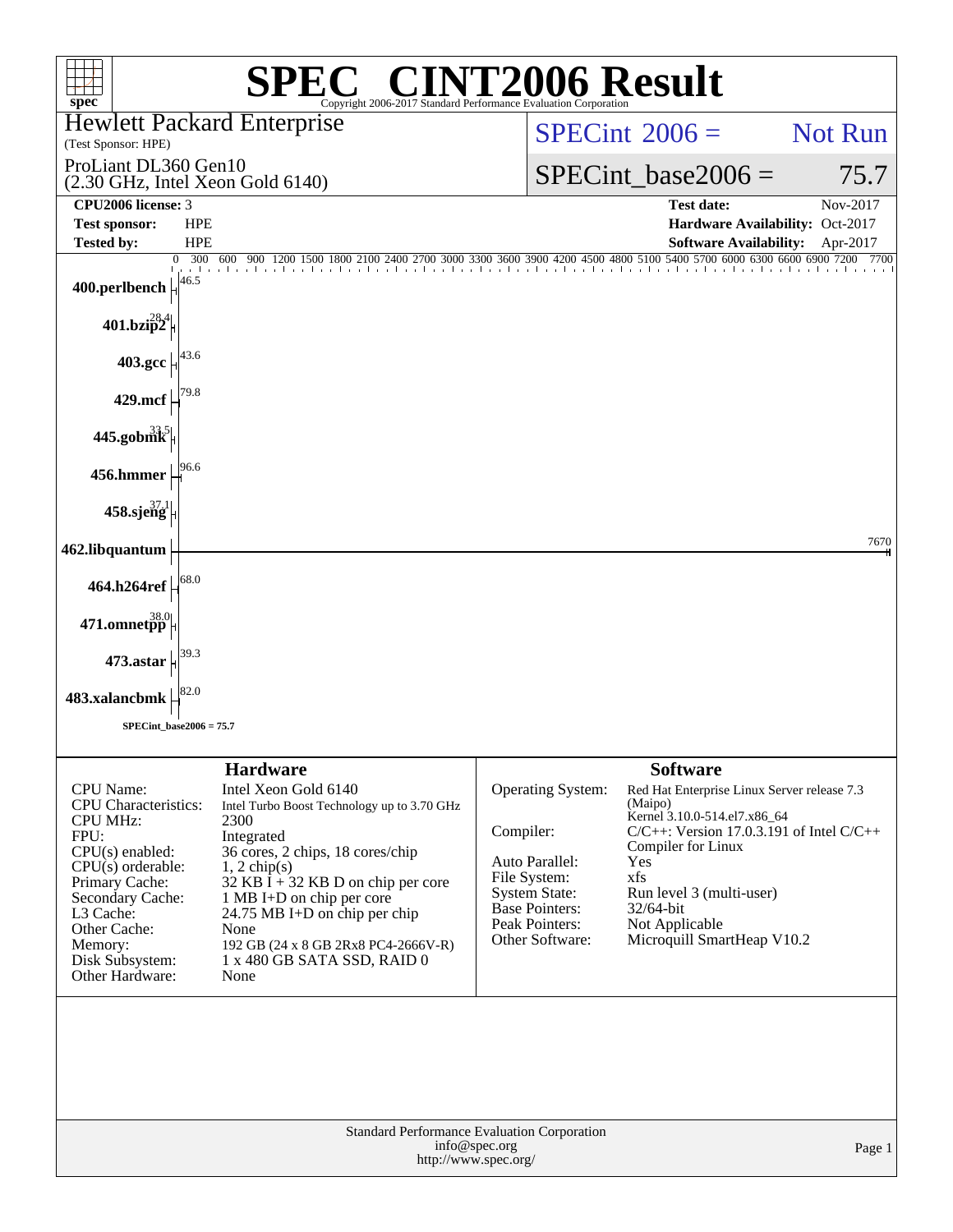

#### Hewlett Packard Enterprise

(Test Sponsor: HPE)

#### ProLiant DL360 Gen10

(2.30 GHz, Intel Xeon Gold 6140)

 $SPECint2006 =$  Not Run

### SPECint base2006 =  $75.7$

**[CPU2006 license:](http://www.spec.org/auto/cpu2006/Docs/result-fields.html#CPU2006license)** 3 **[Test date:](http://www.spec.org/auto/cpu2006/Docs/result-fields.html#Testdate)** Nov-2017

**[Test sponsor:](http://www.spec.org/auto/cpu2006/Docs/result-fields.html#Testsponsor)** HPE **[Hardware Availability:](http://www.spec.org/auto/cpu2006/Docs/result-fields.html#HardwareAvailability)** Oct-2017 **[Tested by:](http://www.spec.org/auto/cpu2006/Docs/result-fields.html#Testedby)** HPE **[Software Availability:](http://www.spec.org/auto/cpu2006/Docs/result-fields.html#SoftwareAvailability)** Apr-2017

### **[Results Table](http://www.spec.org/auto/cpu2006/Docs/result-fields.html#ResultsTable)**

|                                                                                                          | <b>Base</b>    |       |                |       |                |       | <b>Peak</b>    |              |                |              |                |              |
|----------------------------------------------------------------------------------------------------------|----------------|-------|----------------|-------|----------------|-------|----------------|--------------|----------------|--------------|----------------|--------------|
| <b>Benchmark</b>                                                                                         | <b>Seconds</b> | Ratio | <b>Seconds</b> | Ratio | <b>Seconds</b> | Ratio | <b>Seconds</b> | <b>Ratio</b> | <b>Seconds</b> | <b>Ratio</b> | <b>Seconds</b> | <b>Ratio</b> |
| $400.$ perlbench                                                                                         | 210            | 46.5  | 210            | 46.5  | 210            | 46.5  |                |              |                |              |                |              |
| 401.bzip2                                                                                                | 340            | 28.4  | 340            | 28.4  | 339            | 28.4  |                |              |                |              |                |              |
| $403.\mathrm{gcc}$                                                                                       | 185            | 43.6  | 185            | 43.6  | 185            | 43.5  |                |              |                |              |                |              |
| $429$ .mcf                                                                                               | 114            | 80.3  | 114            | 79.8  | 116            | 78.9  |                |              |                |              |                |              |
| $445$ .gobmk                                                                                             | 313            | 33.5  | 313            | 33.5  | 313            | 33.6  |                |              |                |              |                |              |
| $456.$ hmmer                                                                                             | 97.0           | 96.2  | 96.5           | 96.6  | 96.5           | 96.7  |                |              |                |              |                |              |
| 458.sjeng                                                                                                | 327            | 37.1  | 326            | 37.1  | 326            | 37.1  |                |              |                |              |                |              |
| 462.libquantum                                                                                           | 2.70           | 7670  | 2.71           | 7630  | 2.70           | 7670  |                |              |                |              |                |              |
| 464.h264ref                                                                                              | 326            | 68.0  | 325            | 68.1  | 326            | 68.0  |                |              |                |              |                |              |
| $ 471$ .omnetpp                                                                                          | 162            | 38.7  | 164            | 38.0  | 165            | 37.8  |                |              |                |              |                |              |
| $473$ . astar                                                                                            | 179            | 39.3  | 179            | 39.3  | 180            | 39.0  |                |              |                |              |                |              |
| 483.xalancbmk                                                                                            | 84.1           | 82.0  | 84.1           | 82.0  | 84.3           | 81.8  |                |              |                |              |                |              |
| Results appear in the order in which they were run. Bold underlined text indicates a median measurement. |                |       |                |       |                |       |                |              |                |              |                |              |

### **[Operating System Notes](http://www.spec.org/auto/cpu2006/Docs/result-fields.html#OperatingSystemNotes)**

 Stack size set to unlimited using "ulimit -s unlimited" Transparent Huge Pages enabled by default Filesystem page cache cleared with: shell invocation of 'sync; echo 3 > /proc/sys/vm/drop\_caches' prior to run IRQ balance service was stop using "service irqbalance stop" Tuned-adm profile was set to Throughtput-Performance

### **[Platform Notes](http://www.spec.org/auto/cpu2006/Docs/result-fields.html#PlatformNotes)**

BIOS Configuration: Intel Hyperthreading set to Disabled Thermal Configuration set to Maximum Cooling LLC Prefetch set to Enabled LLC Dead Line Allocation set to Disabled Memory Patrol Scrubbing set to Disabled Workload Profile set to General Peak Frequency Compute Energy/Performance Bias set to Maximum Performance Workload Profile set to Custom NUMA Group Size Optimization set to Flat Sysinfo program /home/specuser/cpu2006/config/sysinfo.rev6993 Revision 6993 of 2015-11-06 (b5e8d4b4eb51ed28d7f98696cbe290c1) running on dl360Gen10rhel73Unit2 Sat Nov 4 00:34:48 2017

 This section contains SUT (System Under Test) info as seen by some common utilities. To remove or add to this section, see: <http://www.spec.org/cpu2006/Docs/config.html#sysinfo>

Continued on next page

Standard Performance Evaluation Corporation [info@spec.org](mailto:info@spec.org) <http://www.spec.org/>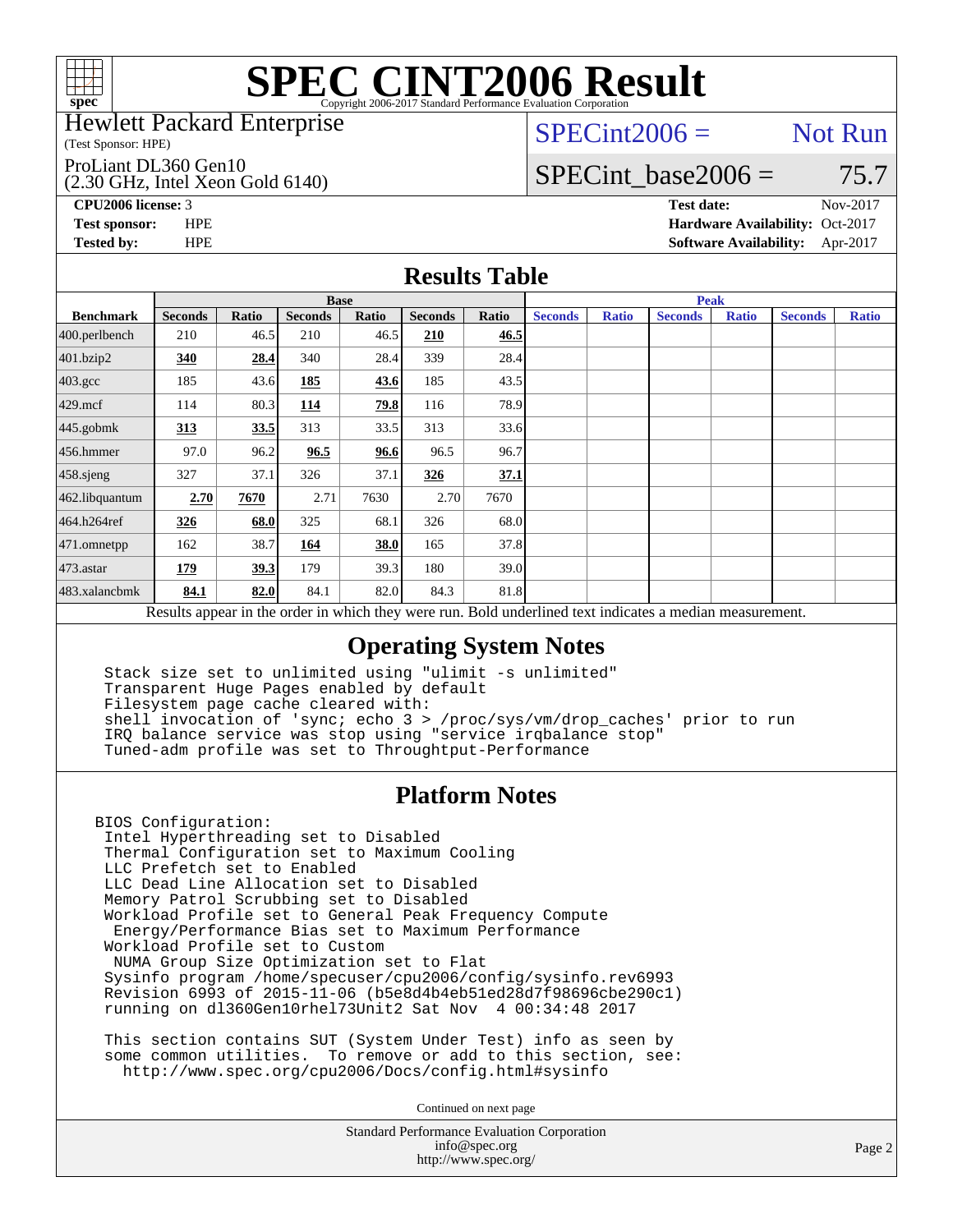

Hewlett Packard Enterprise

(2.30 GHz, Intel Xeon Gold 6140)

(Test Sponsor: HPE)

 $SPECint2006 =$  Not Run

ProLiant DL360 Gen10

SPECint base2006 =  $75.7$ 

**[CPU2006 license:](http://www.spec.org/auto/cpu2006/Docs/result-fields.html#CPU2006license)** 3 **[Test date:](http://www.spec.org/auto/cpu2006/Docs/result-fields.html#Testdate)** Nov-2017 **[Test sponsor:](http://www.spec.org/auto/cpu2006/Docs/result-fields.html#Testsponsor)** HPE **[Hardware Availability:](http://www.spec.org/auto/cpu2006/Docs/result-fields.html#HardwareAvailability)** Oct-2017 **[Tested by:](http://www.spec.org/auto/cpu2006/Docs/result-fields.html#Testedby)** HPE **[Software Availability:](http://www.spec.org/auto/cpu2006/Docs/result-fields.html#SoftwareAvailability)** Apr-2017

### **[Platform Notes \(Continued\)](http://www.spec.org/auto/cpu2006/Docs/result-fields.html#PlatformNotes)**

Standard Performance Evaluation Corporation [info@spec.org](mailto:info@spec.org) Page 3 From /proc/cpuinfo model name : Intel(R) Xeon(R) Gold 6140 CPU @ 2.30GHz 2 "physical id"s (chips) 36 "processors" cores, siblings (Caution: counting these is hw and system dependent. The following excerpts from /proc/cpuinfo might not be reliable. Use with caution.) cpu cores : 18 siblings : 18 physical 0: cores 0 1 2 3 4 8 9 10 11 16 17 18 19 20 24 25 26 27 physical 1: cores 0 1 2 3 4 8 9 10 11 16 17 18 19 20 24 25 26 27 cache size : 25344 KB From /proc/meminfo<br>MemTotal: 197571680 kB HugePages\_Total: 0<br>Hugepagesize: 2048 kB Hugepagesize: From /etc/\*release\* /etc/\*version\* os-release: NAME="Red Hat Enterprise Linux Server" VERSION="7.3 (Maipo)" ID="rhel" ID\_LIKE="fedora" VERSION\_ID="7.3" PRETTY\_NAME="Red Hat Enterprise Linux Server 7.3 (Maipo)" ANSI\_COLOR="0;31" CPE\_NAME="cpe:/o:redhat:enterprise\_linux:7.3:GA:server" redhat-release: Red Hat Enterprise Linux Server release 7.3 (Maipo) system-release: Red Hat Enterprise Linux Server release 7.3 (Maipo) system-release-cpe: cpe:/o:redhat:enterprise\_linux:7.3:ga:server uname -a: Linux dl360Gen10rhel73Unit2 3.10.0-514.el7.x86\_64 #1 SMP Wed Oct 19 11:24:13 EDT 2016 x86\_64 x86\_64 x86\_64 GNU/Linux run-level 3 Nov 3 22:22 SPEC is set to: /home/specuser/cpu2006 Filesystem Type Size Used Avail Use% Mounted on<br>/dev/mapper/rhel-home xfs 392G 36G 357G 10% /home  $/$ dev/mapper/rhel-home xfs 392G Additional information from dmidecode: Warning: Use caution when you interpret this section. The 'dmidecode' program reads system data which is "intended to allow hardware to be accurately determined", but the intent may not be met, as there are frequent changes to hardware, firmware, and the "DMTF SMBIOS" standard. BIOS HPE U32 09/29/2017 Memory: 24x UNKNOWN NOT AVAILABLE 8 GB 2 rank 2666 MHz Continued on next page

<http://www.spec.org/>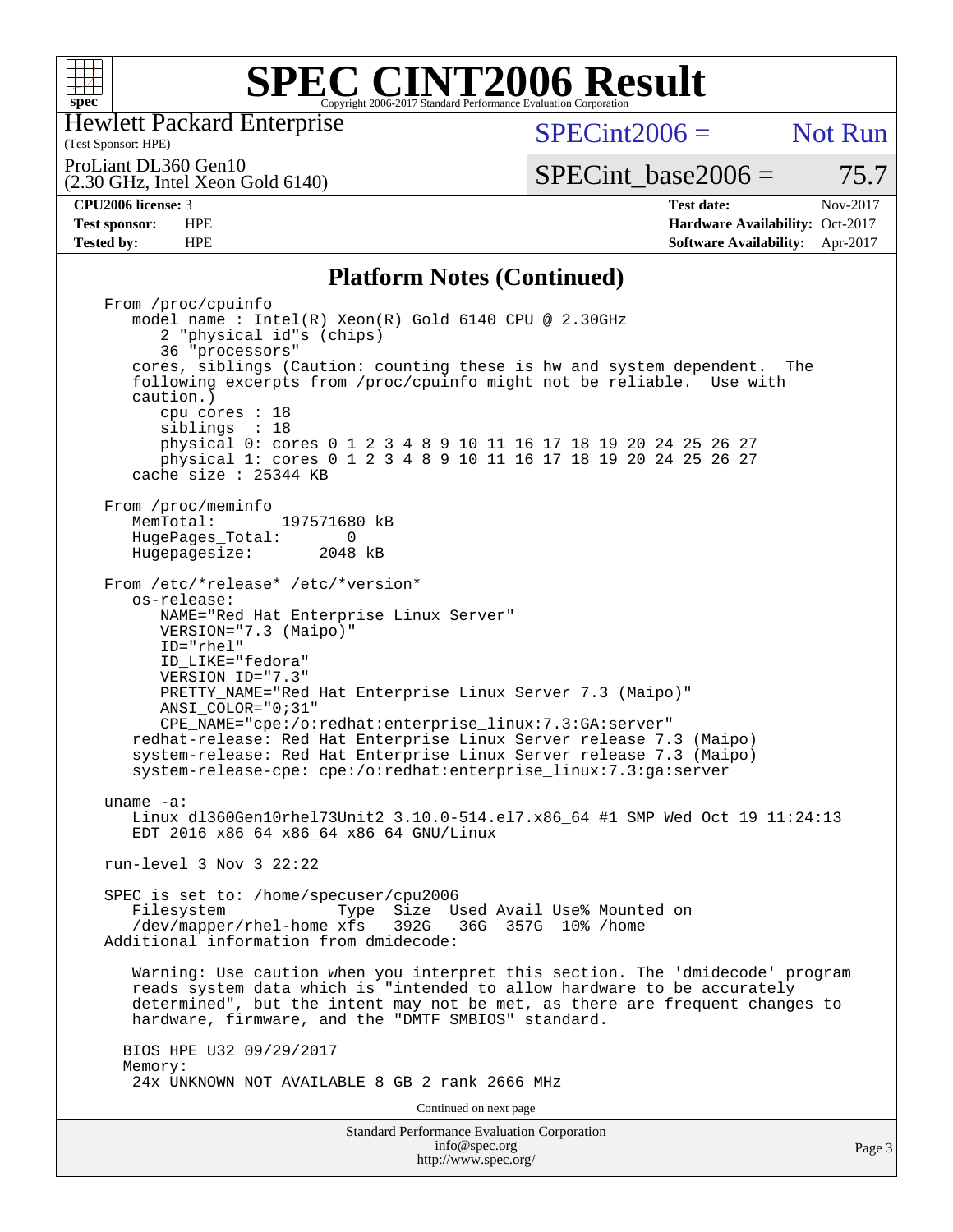

Hewlett Packard Enterprise

(Test Sponsor: HPE)

 $SPECint2006 =$  Not Run

ProLiant DL360 Gen10

(2.30 GHz, Intel Xeon Gold 6140)

**[Tested by:](http://www.spec.org/auto/cpu2006/Docs/result-fields.html#Testedby)** HPE **[Software Availability:](http://www.spec.org/auto/cpu2006/Docs/result-fields.html#SoftwareAvailability)** Apr-2017

 $SPECTnt\_base2006 = 75.7$ **[CPU2006 license:](http://www.spec.org/auto/cpu2006/Docs/result-fields.html#CPU2006license)** 3 **[Test date:](http://www.spec.org/auto/cpu2006/Docs/result-fields.html#Testdate)** Nov-2017 **[Test sponsor:](http://www.spec.org/auto/cpu2006/Docs/result-fields.html#Testsponsor)** HPE **[Hardware Availability:](http://www.spec.org/auto/cpu2006/Docs/result-fields.html#HardwareAvailability)** Oct-2017

### **[Platform Notes \(Continued\)](http://www.spec.org/auto/cpu2006/Docs/result-fields.html#PlatformNotes)**

 (End of data from sysinfo program) Regarding the sysinfo display about the memory installed, the correct amount of memory is 192 GB and the dmidecode description should have one line reading as: 24x UNKNOWN NOT AVAILABLE 8 GB 2 rank 2666 MHz

### **[General Notes](http://www.spec.org/auto/cpu2006/Docs/result-fields.html#GeneralNotes)**

Environment variables set by runspec before the start of the run: KMP\_AFFINITY = "granularity=fine,compact" LD\_LIBRARY\_PATH = "/home/specuser/cpu2006/lib/ia32:/home/specuser/cpu2006/lib/intel64:/home/specuser/cpu2006/sh10.2" OMP\_NUM\_THREADS = "36"

 Binaries compiled on a system with 1x Intel Core i7-4790 CPU + 32GB RAM memory using Redhat Enterprise Linux 7.2

## **[Base Compiler Invocation](http://www.spec.org/auto/cpu2006/Docs/result-fields.html#BaseCompilerInvocation)**

[C benchmarks](http://www.spec.org/auto/cpu2006/Docs/result-fields.html#Cbenchmarks): [icc -m64](http://www.spec.org/cpu2006/results/res2017q4/cpu2006-20171114-50680.flags.html#user_CCbase_intel_icc_64bit_bda6cc9af1fdbb0edc3795bac97ada53)

[C++ benchmarks:](http://www.spec.org/auto/cpu2006/Docs/result-fields.html#CXXbenchmarks) [icpc -m64](http://www.spec.org/cpu2006/results/res2017q4/cpu2006-20171114-50680.flags.html#user_CXXbase_intel_icpc_64bit_fc66a5337ce925472a5c54ad6a0de310)

### **[Base Portability Flags](http://www.spec.org/auto/cpu2006/Docs/result-fields.html#BasePortabilityFlags)**

 400.perlbench: [-DSPEC\\_CPU\\_LP64](http://www.spec.org/cpu2006/results/res2017q4/cpu2006-20171114-50680.flags.html#b400.perlbench_basePORTABILITY_DSPEC_CPU_LP64) [-DSPEC\\_CPU\\_LINUX\\_X64](http://www.spec.org/cpu2006/results/res2017q4/cpu2006-20171114-50680.flags.html#b400.perlbench_baseCPORTABILITY_DSPEC_CPU_LINUX_X64) 401.bzip2: [-DSPEC\\_CPU\\_LP64](http://www.spec.org/cpu2006/results/res2017q4/cpu2006-20171114-50680.flags.html#suite_basePORTABILITY401_bzip2_DSPEC_CPU_LP64) 403.gcc: [-DSPEC\\_CPU\\_LP64](http://www.spec.org/cpu2006/results/res2017q4/cpu2006-20171114-50680.flags.html#suite_basePORTABILITY403_gcc_DSPEC_CPU_LP64) 429.mcf: [-DSPEC\\_CPU\\_LP64](http://www.spec.org/cpu2006/results/res2017q4/cpu2006-20171114-50680.flags.html#suite_basePORTABILITY429_mcf_DSPEC_CPU_LP64) 445.gobmk: [-DSPEC\\_CPU\\_LP64](http://www.spec.org/cpu2006/results/res2017q4/cpu2006-20171114-50680.flags.html#suite_basePORTABILITY445_gobmk_DSPEC_CPU_LP64) 456.hmmer: [-DSPEC\\_CPU\\_LP64](http://www.spec.org/cpu2006/results/res2017q4/cpu2006-20171114-50680.flags.html#suite_basePORTABILITY456_hmmer_DSPEC_CPU_LP64) 458.sjeng: [-DSPEC\\_CPU\\_LP64](http://www.spec.org/cpu2006/results/res2017q4/cpu2006-20171114-50680.flags.html#suite_basePORTABILITY458_sjeng_DSPEC_CPU_LP64) 462.libquantum: [-DSPEC\\_CPU\\_LP64](http://www.spec.org/cpu2006/results/res2017q4/cpu2006-20171114-50680.flags.html#suite_basePORTABILITY462_libquantum_DSPEC_CPU_LP64) [-DSPEC\\_CPU\\_LINUX](http://www.spec.org/cpu2006/results/res2017q4/cpu2006-20171114-50680.flags.html#b462.libquantum_baseCPORTABILITY_DSPEC_CPU_LINUX) 464.h264ref: [-DSPEC\\_CPU\\_LP64](http://www.spec.org/cpu2006/results/res2017q4/cpu2006-20171114-50680.flags.html#suite_basePORTABILITY464_h264ref_DSPEC_CPU_LP64) 471.omnetpp: [-DSPEC\\_CPU\\_LP64](http://www.spec.org/cpu2006/results/res2017q4/cpu2006-20171114-50680.flags.html#suite_basePORTABILITY471_omnetpp_DSPEC_CPU_LP64) 473.astar: [-DSPEC\\_CPU\\_LP64](http://www.spec.org/cpu2006/results/res2017q4/cpu2006-20171114-50680.flags.html#suite_basePORTABILITY473_astar_DSPEC_CPU_LP64) 483.xalancbmk: [-DSPEC\\_CPU\\_LP64](http://www.spec.org/cpu2006/results/res2017q4/cpu2006-20171114-50680.flags.html#suite_basePORTABILITY483_xalancbmk_DSPEC_CPU_LP64) [-DSPEC\\_CPU\\_LINUX](http://www.spec.org/cpu2006/results/res2017q4/cpu2006-20171114-50680.flags.html#b483.xalancbmk_baseCXXPORTABILITY_DSPEC_CPU_LINUX)

# **[Base Optimization Flags](http://www.spec.org/auto/cpu2006/Docs/result-fields.html#BaseOptimizationFlags)**

[C benchmarks](http://www.spec.org/auto/cpu2006/Docs/result-fields.html#Cbenchmarks): [-xCORE-AVX2](http://www.spec.org/cpu2006/results/res2017q4/cpu2006-20171114-50680.flags.html#user_CCbase_f-xCORE-AVX2) [-ipo](http://www.spec.org/cpu2006/results/res2017q4/cpu2006-20171114-50680.flags.html#user_CCbase_f-ipo) [-O3](http://www.spec.org/cpu2006/results/res2017q4/cpu2006-20171114-50680.flags.html#user_CCbase_f-O3) [-no-prec-div](http://www.spec.org/cpu2006/results/res2017q4/cpu2006-20171114-50680.flags.html#user_CCbase_f-no-prec-div) [-parallel](http://www.spec.org/cpu2006/results/res2017q4/cpu2006-20171114-50680.flags.html#user_CCbase_f-parallel) [-qopt-prefetch](http://www.spec.org/cpu2006/results/res2017q4/cpu2006-20171114-50680.flags.html#user_CCbase_f-qopt-prefetch) [-auto-p32](http://www.spec.org/cpu2006/results/res2017q4/cpu2006-20171114-50680.flags.html#user_CCbase_f-auto-p32)

Continued on next page

Standard Performance Evaluation Corporation [info@spec.org](mailto:info@spec.org) <http://www.spec.org/>